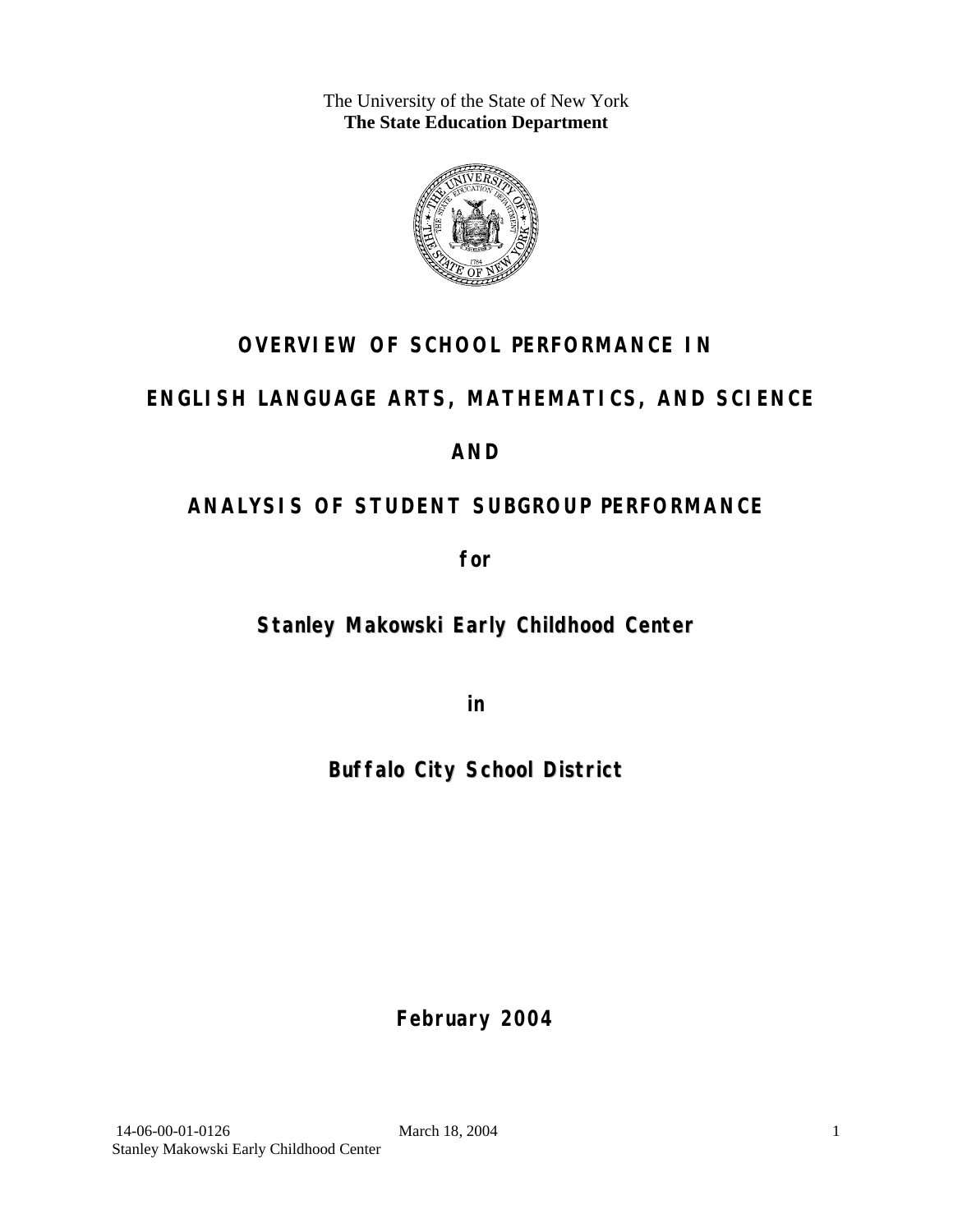#### **THE UNIVERSITY OF THE STATE OF NEW YORK**

#### **Regents of The University**

| Tonawanda             |
|-----------------------|
| <b>Hollis</b>         |
| Staten Island         |
| New Rochelle          |
| Peru                  |
| Huntington            |
| <b>North Syracuse</b> |
| New York              |
| <b>Belle Harbor</b>   |
| <b>Buffalo</b>        |
| Hartsdale             |
| Albany                |
| <b>Bronx</b>          |
| New York              |
| <b>Binghamton</b>     |
| Rochester             |

#### **President of The University and Commissioner of Education**

RICHARD P. MILLS

**Deputy Commissioner for Elementary, Middle, Secondary and Continuing Education**  JAMES A. KADAMUS

#### **Coordinator, School Operations and Management Services**

CHARLES SZUBERLA

#### **Coordinator, Information and Reporting Services**

MARTHA P. MUSSER

The State Education Department does not discriminate on the basis of age, color, religion, creed, disability, marital status, veteran status, national origin, race, gender, genetic predisposition or carrier status, or sexual orientation in its educational programs, services and activities. Portions of this publication can be made available in a variety of formats, including braille, large print or audio tape, upon request. Inquiries concerning this policy of nondiscrimination should be directed to the Department's Office for Diversity, Ethics, and Access, Room 530, Education Building, Albany, NY 12234. **Requests for additional copies of this publication may be made by contacting the Publications Sales Desk, Room 309, Education Building, Albany, NY 12234.** 

Please address all correspondence about this report that is not related to data corrections to:

*School Report Card Coordinator Information and Reporting Services Team New York State Education Department Room 863 EBA 89 Washington Avenue Albany, NY 12234*  E-mail: *RPTCARD@mail.nysed.gov*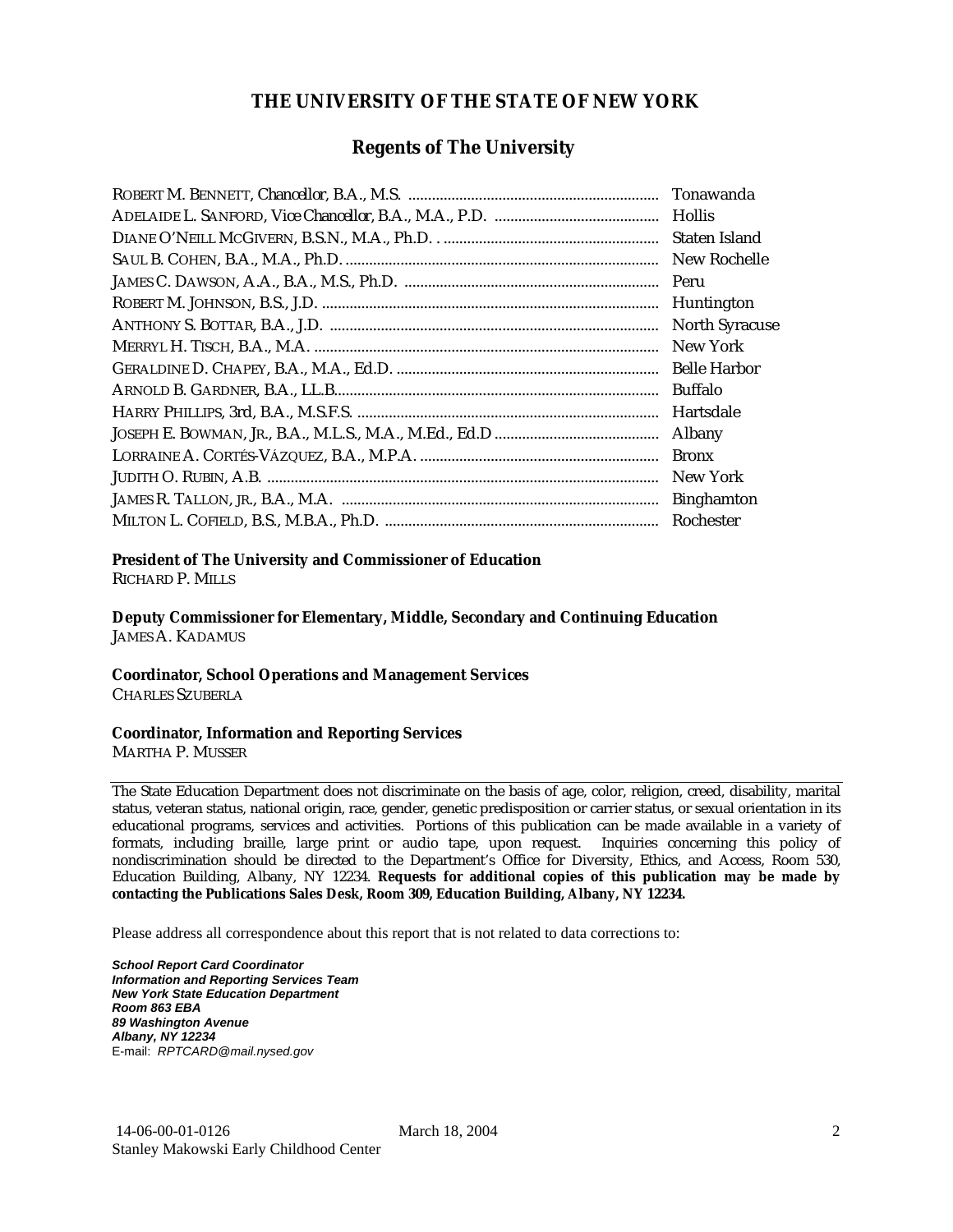The *New York State School Report Card* is an important part of the Board of Regents effort to raise learning standards for all students. It provides information to the public on student performance and other measures of school and district performance. Knowledge gained from the school report card on a school's strengths and weaknesses can be used to improve instruction and services to students.

The *New York State School Report Card* consists of three parts: the *Overview of School Performance in English Language Arts, Mathematics, and Science and Analysis of Student Subgroup Performance,* the *Comprehensive Information Report,* and the *School Accountability Report*. The *Overview and Analysis* presents performance data on measures required by the federal No Child Left Behind Act: English, mathematics, science, and graduation rate. Performance data on other State assessments can be found in the *Comprehensive Information Report*. The *School Accountability Report* provides information as to whether a school is making adequate progress toward enabling all students to achieve proficiency in English and mathematics.

State assessments are designed to help ensure that all students reach high learning standards. They show whether students are getting the foundation knowledge they need to succeed at the elementary, middle, and commencement levels and beyond. The State requires that students who are not making appropriate progress toward the standards receive academic intervention services.

In the *Overview*, performance on the elementary- and middle-level assessments in English language arts and mathematics and on the middle-level science test is reported in terms of mean scores and the percentage of students scoring at each of the four levels. These levels indicate performance on the standards from seriously deficient to advanced proficiency. Performance on the elementary-level science test is reported in terms of mean scores and the percentage of students making appropriate progress. Regents examination scores are reported in four score ranges. Scores of 65 to 100 are passing; scores of 55 to 64 earn credit toward a local diploma (with the approval of the local board of education). Though each elementary- and middle-level assessment is administered to students in a specific grade, secondary-level assessments are taken by students when they complete the coursework for the core curriculum. Therefore, the performance of students at the secondary level is measured for a student cohort rather than a group of students at a particular grade level. Students are grouped in cohorts according to the year in which they first entered grade 9.

The assessment data in the *Overview and Analysis* are for all tested students in the school, including general-education students and students with disabilities. In the *Overview*, each school's performance is compared with that of schools similar in grade level, district resources, and student needs as indicated by income and limited English proficiency (LEP) status. Each district's performance is compared with that of all public schools statewide. In the *Analysis*, performance is disaggregated by race/ethnicity, disability status, gender, LEP status, income level, and migrant status.

Explanations of terms referred to or symbols used in this part of the school report card may be found in the glossary on the last page. Further information on the school report card may be found in the guide, *Understanding Your School Report Card: February 2004*, available on the Information and Reporting Services Web site at www.emsc.nysed.gov/irts.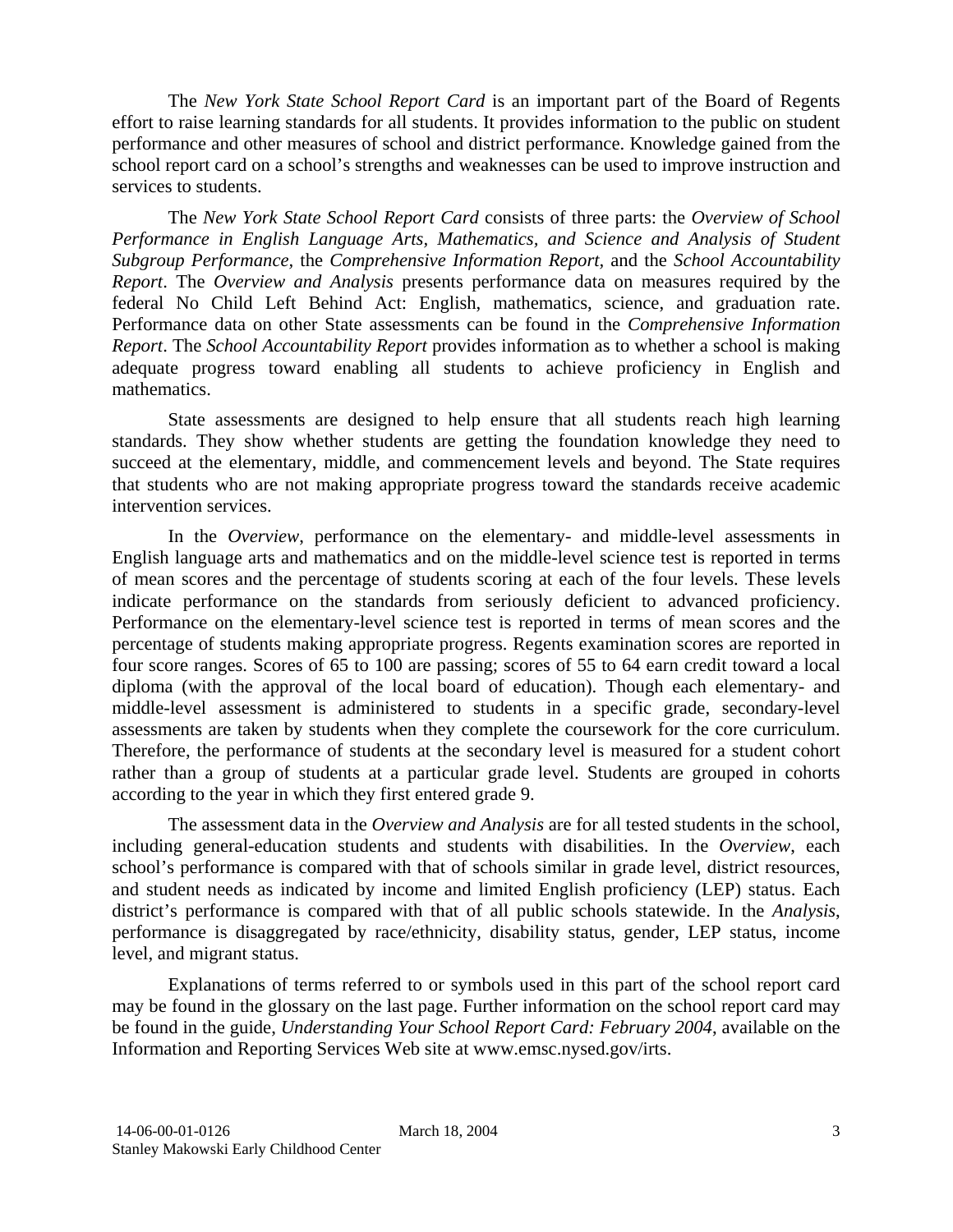# **Overview of School Performance in English Language Arts, Mathematics, and Science**

### **School Profile**

| Principal:<br><b>Bernard Youra</b> |             | (716)888-2007<br>Phone:   |
|------------------------------------|-------------|---------------------------|
| <b>Organization</b>                | Grade Range | <b>Student Enrollment</b> |
| $2002 - 03$                        | PK-4        | 931                       |

|  | 2001–02 School District-wide Total Expenditure per Pupil | \$12,201 |
|--|----------------------------------------------------------|----------|
|--|----------------------------------------------------------|----------|

#### **2002–03 Percentage of Core Classes Taught by Highly Qualified Teachers\***

| <b>Number of Core</b><br><b>Classes</b> | <b>Percent Taught</b><br>by Highly<br>Qualified<br><b>Teachers</b> |
|-----------------------------------------|--------------------------------------------------------------------|
|                                         |                                                                    |
|                                         | 85%                                                                |
|                                         |                                                                    |

\*For the 2002-03 school year, SED is reporting that teachers of core classes are highly qualified if they are certified to teach those classes. However, No Child Left Behind (NCLB) imposes requirements beyond certification for some teachers to be considered highly qualified. In future years, when New York State uses the NCLB criteria for reporting, certified teachers must fulfill all NCLB requirements to be counted as highly qualified.

#### **2002–03 Percentage of Teachers with No Valid Teaching Certificate\***

| Number of<br><b>Teachers</b> | <b>Percent with No</b><br><b>Valid Teaching</b><br><b>Certificate</b> |
|------------------------------|-----------------------------------------------------------------------|
| 69                           | 14%                                                                   |

\*This count includes teachers with temporary licenses who do not have a valid permanent, provisional, or transitional teaching certificate.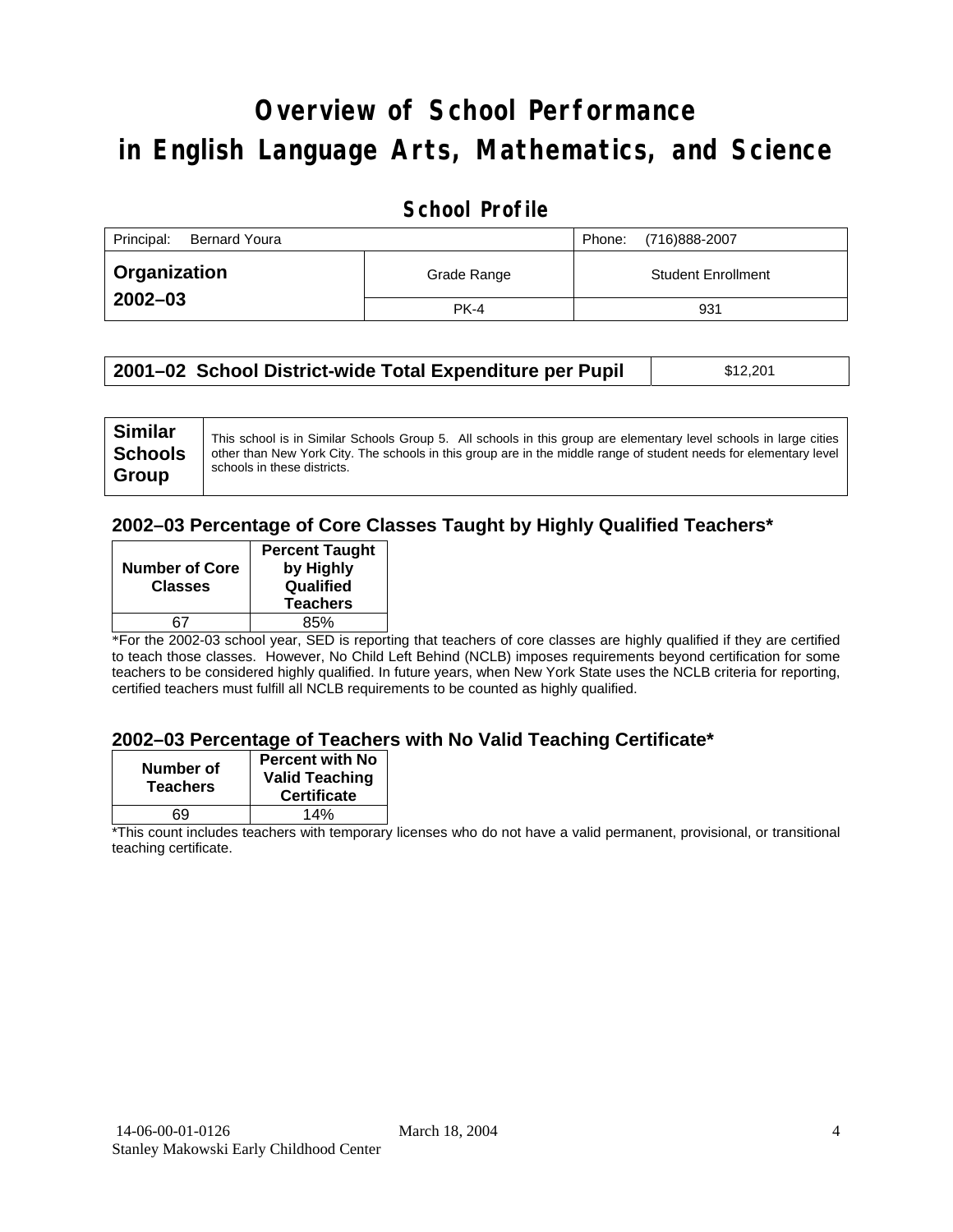English Language Arts



|                                             |                    | <b>Counts of Students Tested</b> |                    |                    |              |                   |
|---------------------------------------------|--------------------|----------------------------------|--------------------|--------------------|--------------|-------------------|
| <b>Performance at</b><br><b>This School</b> | Level 1<br>455-602 | Level 2<br>603-644               | Level 3<br>645-691 | Level 4<br>692-800 | <b>Total</b> | <b>Mean Score</b> |
| Jan-Feb 2001                                | 47                 | 73                               | 30                 |                    | 153          | 619               |
| Jan-Feb 2002                                | 40                 | 80                               | 35                 | 12                 | 167          | 630               |
| Feb 2003                                    | 28                 | 96                               | 31                 | 11                 | 166          | 630               |

|         | Elementary-Level English Language Arts Levels — Listening, Reading, and Writing Standards                 |
|---------|-----------------------------------------------------------------------------------------------------------|
| Level 4 | These students exceed the standards and are moving toward high performance on the Regents examination.    |
| Level 3 | These students meet the standards and, with continued steady growth, should pass the Regents examination. |
| Level 2 | These students <b>need extra help</b> to meet the standards and pass the Regents examination.             |
| Level 1 | These students have serious academic deficiencies.                                                        |

**Performance of Limited English Proficient Students Taking the New York State English as a Second Language Achievement Test (NYSESLAT) as the Measure of English Language Arts Achievement**

| Grade 4 | <b>Number</b><br>Tested | Level 1 | Level 2 | Level 3 | Level 4 |
|---------|-------------------------|---------|---------|---------|---------|
| 2003    | 14                      |         |         |         |         |

**Performance of Students with Severe Disabilities on the New York State Alternate Assessment (NYSAA) in English** 

| <b>Elementary Level</b> | <b>Number</b><br>Tested | AA-Level | AA-Level 2 | AA-Level 3 | AA-Level 4 |
|-------------------------|-------------------------|----------|------------|------------|------------|
| $2002 - 03$             |                         |          |            |            |            |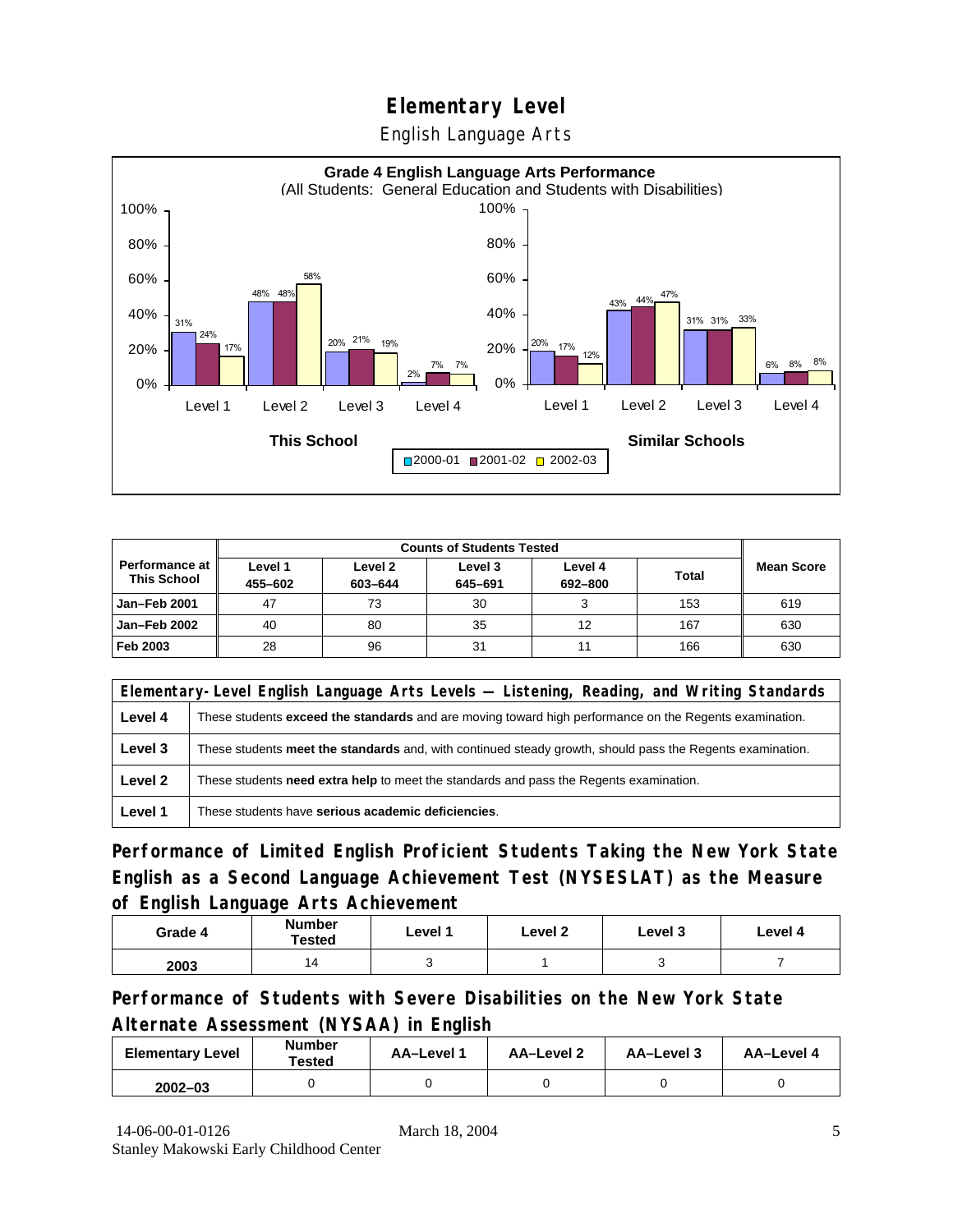#### Mathematics



|                                      |                    | <b>Counts of Students Tested</b> |                    |                    |              |                   |  |
|--------------------------------------|--------------------|----------------------------------|--------------------|--------------------|--------------|-------------------|--|
| Performance at<br><b>This School</b> | Level 1<br>448-601 | Level 2<br>602-636               | Level 3<br>637-677 | Level 4<br>678-810 | <b>Total</b> | <b>Mean Score</b> |  |
| <b>May 2001</b>                      | 23                 | 69                               | 50                 | 17                 | 159          | 635               |  |
| May 2002                             | 18                 | 87                               | 60                 | 15                 | 180          | 634               |  |
| May 2003                             | 15                 | 69                               |                    | 19                 | 180          | 640               |  |

|                                                     | Elementary-Level Mathematics Levels -                                                                         |  |  |  |
|-----------------------------------------------------|---------------------------------------------------------------------------------------------------------------|--|--|--|
| Knowledge, Reasoning, and Problem-Solving Standards |                                                                                                               |  |  |  |
| Level 4                                             | These students <b>exceed the standards</b> and are moving toward high performance on the Regents examination. |  |  |  |
| Level 3                                             | These students meet the standards and, with continued steady growth, should pass the Regents examination.     |  |  |  |
| Level 2                                             | These students need extra help to meet the standards and pass the Regents examination.                        |  |  |  |
| Level 1                                             | These students have serious academic deficiencies.                                                            |  |  |  |

### **Performance of Students with Severe Disabilities on the New York State Alternate Assessment (NYSAA) in Mathematics**

| <b>Elementary Level</b> | <b>Number</b><br>Tested | AA-Level 1 | AA-Level 2 | AA–Level 3 | AA-Level 4 |  |
|-------------------------|-------------------------|------------|------------|------------|------------|--|
| $2002 - 03$             |                         |            |            |            |            |  |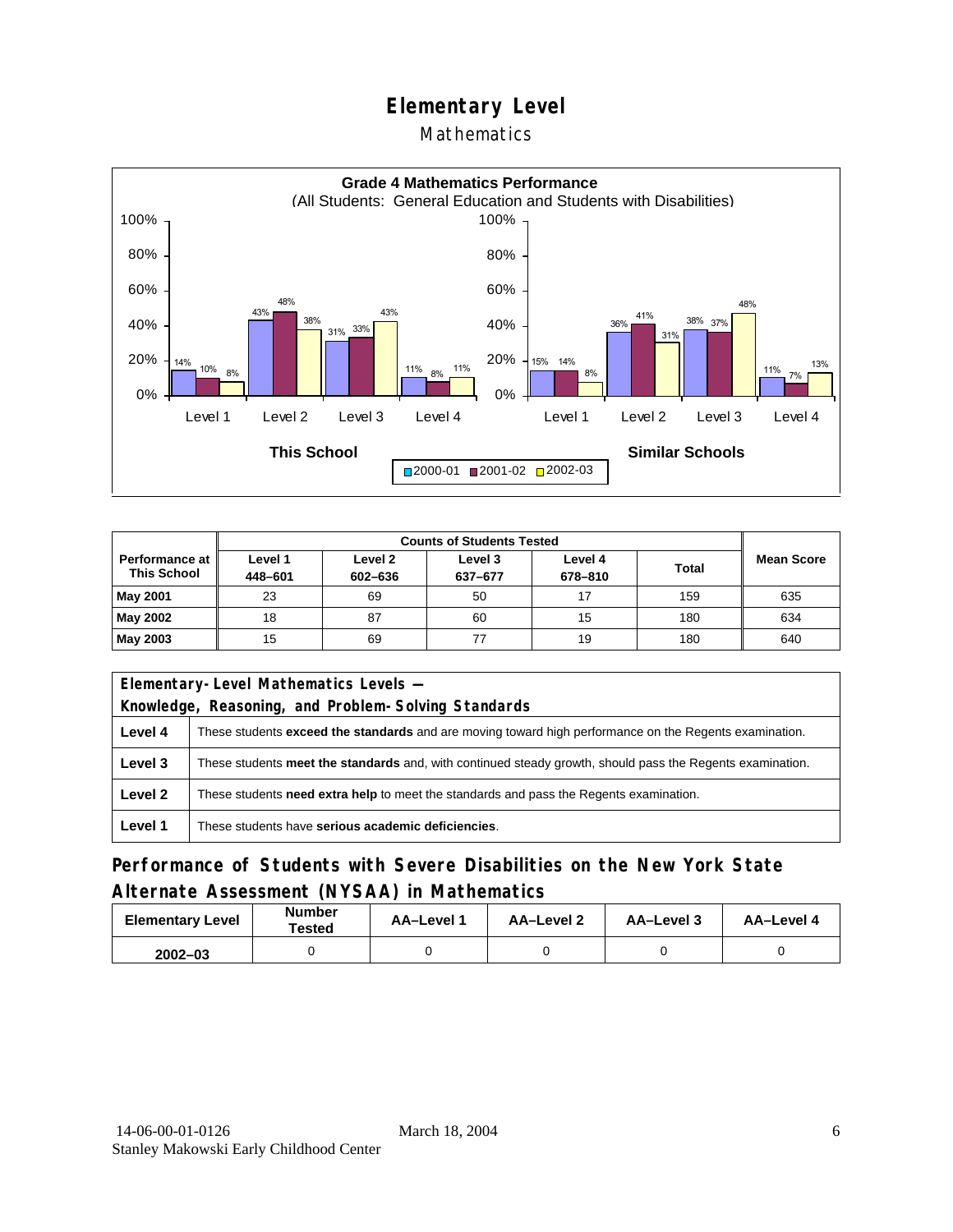Science Multiple-Choice



**All Students** 

|                 |     | Number Tested   Number Above SDL   Mean Score |    |
|-----------------|-----|-----------------------------------------------|----|
| May 2001        | 159 | 66                                            | 28 |
| May 2002        | 181 | 81                                            | 29 |
| <b>May 2003</b> | 180 | 80                                            | 28 |

| Grade 4 Science - Knowledge, Reasoning, and Problem-Solving Standards |                                                                                                                                                                                                                                          |  |  |  |  |  |
|-----------------------------------------------------------------------|------------------------------------------------------------------------------------------------------------------------------------------------------------------------------------------------------------------------------------------|--|--|--|--|--|
| <b>Multiple-Choice</b><br><b>Test Component</b>                       | This component contains 45 multiple-choice questions based upon the New York State Elementary<br>Science Syllabus and referenced to the New York State Learning Standards for Mathematics, Science<br>and Technology (Elementary Level). |  |  |  |  |  |
| <b>State Designated</b>                                               | Students who correctly answer fewer than 30 of the 45 questions of the multiple-choice test component                                                                                                                                    |  |  |  |  |  |
| Level (SDL)                                                           | must receive academic intervention services in the following term of instruction.                                                                                                                                                        |  |  |  |  |  |
| <b>School Mean</b>                                                    | For the multiple-choice test component, the mean score is the average number of correct answers for                                                                                                                                      |  |  |  |  |  |
| <b>Scores</b>                                                         | students tested. If all tested students answered all questions correctly, this score would be 45.                                                                                                                                        |  |  |  |  |  |

### **Elementary Level**

#### Science Performance Test

The elementary-level science test is composed of two sections, the multiple-choice section (described above) and the performance test. The performance test is not used to determine the need for academic intervention services or for accountability purposes because not all students are administered the same three tasks.

| <b>All Students</b>                       |     |    |  |  |  |  |  |  |
|-------------------------------------------|-----|----|--|--|--|--|--|--|
| <b>Number Tested</b><br><b>Mean Score</b> |     |    |  |  |  |  |  |  |
| May 2001                                  | 162 | 31 |  |  |  |  |  |  |
| May 2002                                  | 27  |    |  |  |  |  |  |  |
| <b>May 2003</b>                           | 180 |    |  |  |  |  |  |  |

### **Performance of Students with Severe Disabilities on the New York State Alternate Assessment (NYSAA) in Science**

| <b>Elementary Level</b> | <b>Number</b><br>Tested | AA-Level | AA-Level 2 | <b>AA-Level 3</b> | AA-Level 4 |  |
|-------------------------|-------------------------|----------|------------|-------------------|------------|--|
| $2002 - 03$             |                         |          |            |                   |            |  |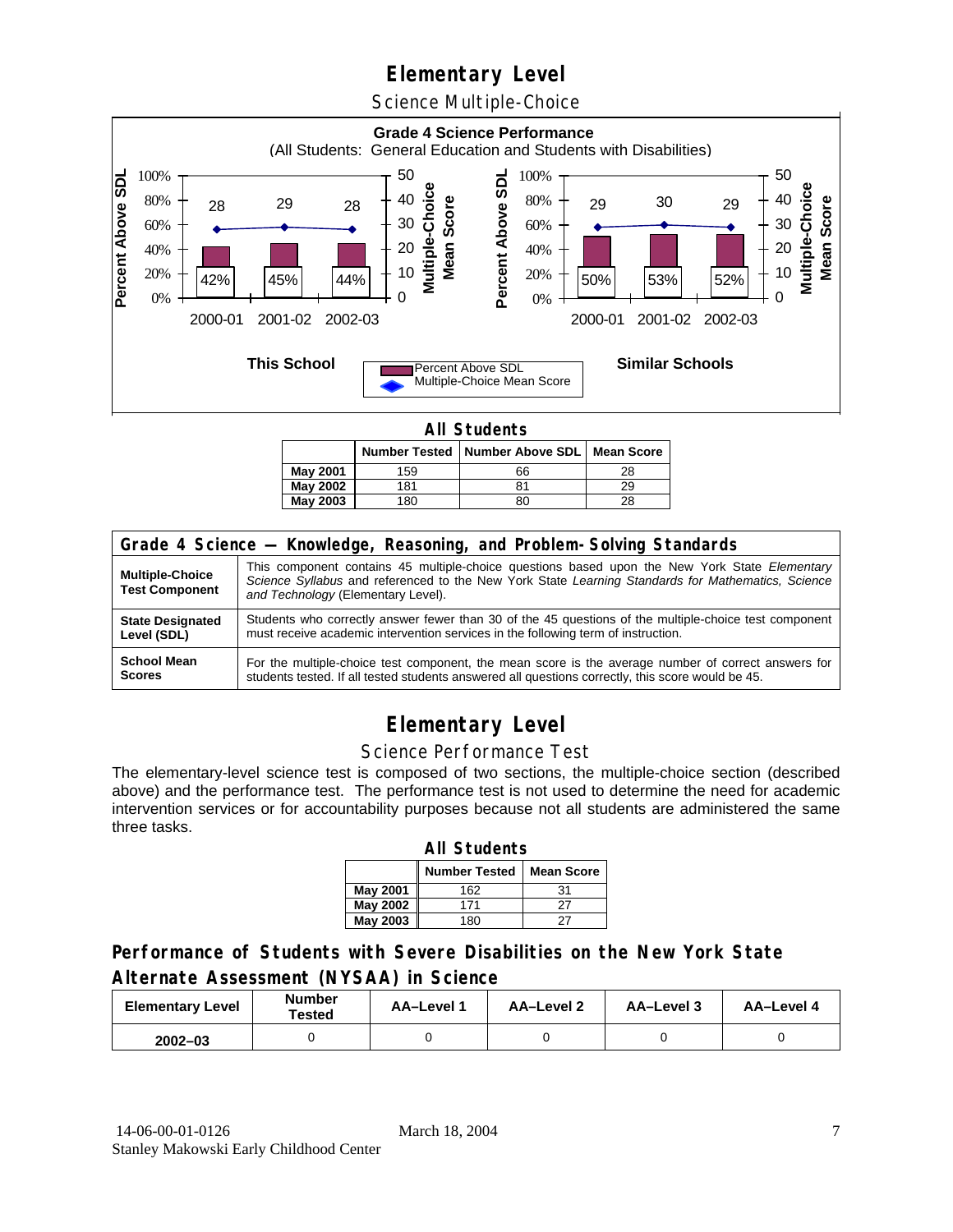# **Analysis of Student Subgroup Performance**

Historically, on State assessments the average performance of Black, Hispanic, and Native American students has been lower than that of White and Asian students. Similarly, students from lowincome families have not performed as well as those from higher income families. A high priority of the Board of Regents is to eliminate these gaps in student performance. In addition, Title I of the federal Elementary and Secondary Education Act includes explicit requirements "to ensure that students served by Title I are given the same opportunity to achieve to high standards and are held to the same high expectations as all students in each State."

This section of the school report card provides performance data for two years by racial/ethnic group, disability status, gender, English proficiency status, income level, and migrant status. The purpose of the student subgroup analyses is to determine if students who perform below the standards in any school tend to fall into particular groups, such as minority students, limited English proficient students, or economically disadvantaged students. If these analyses provide evidence that students in one of the groups achieve at a lower level than other students, the school and community should examine the reasons for this lower performance and make necessary changes in curriculum, instruction, and student support services to remedy these performance gaps. If your school did not report data for the 2002-03 school year for a subject and grade, a table showing data for subgroups in that subject and grade will not be included in the *Analysis*.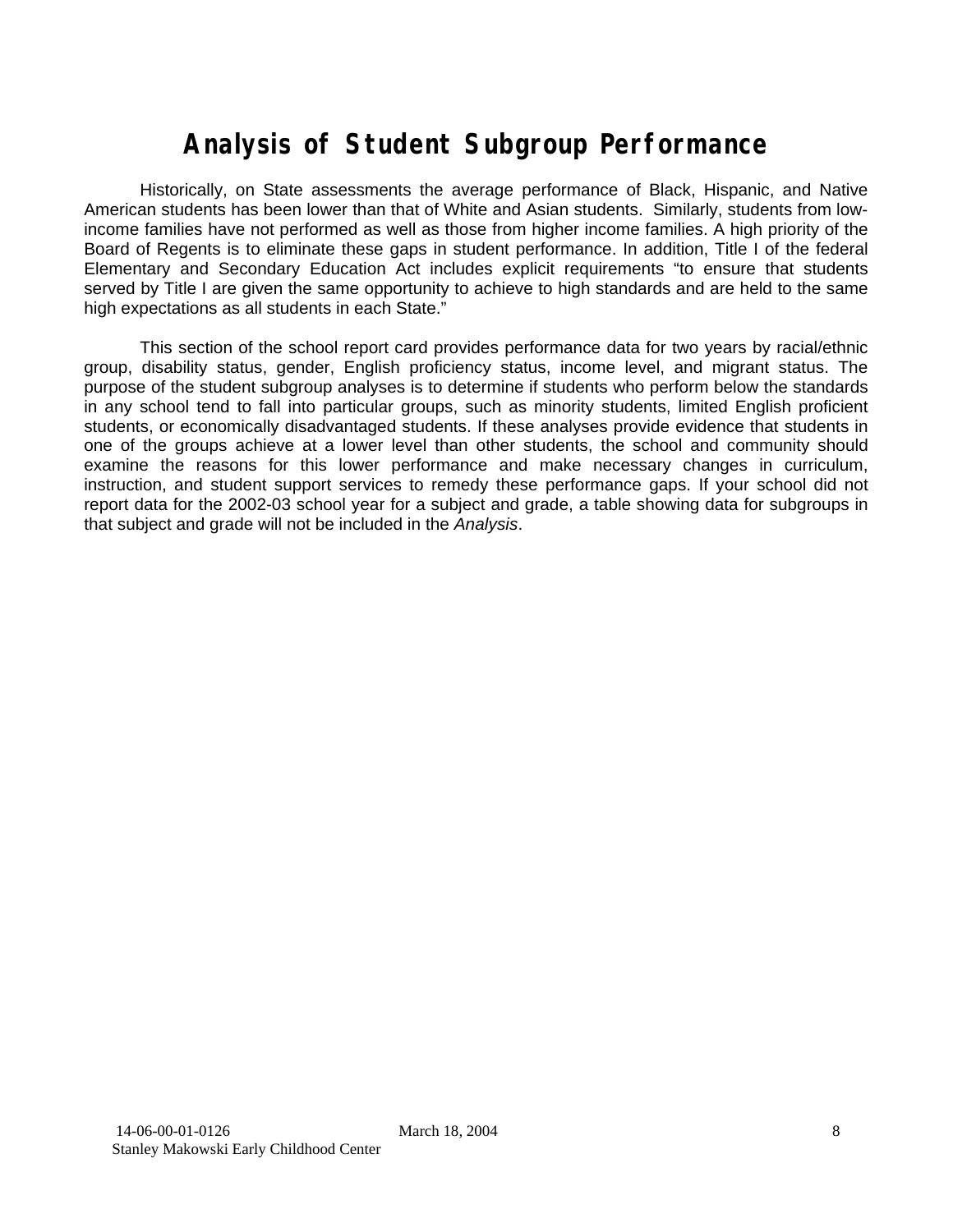### English Language Arts

|                                              | ັ<br>$2001 - 02$                                                                   |         |             |               | 2002-03                                                           |             |             |              |
|----------------------------------------------|------------------------------------------------------------------------------------|---------|-------------|---------------|-------------------------------------------------------------------|-------------|-------------|--------------|
| <b>Student Subgroup</b>                      | <b>Percentages of Tested</b><br><b>Students Scoring at Levels</b><br><b>Tested</b> |         |             | <b>Tested</b> | <b>Percentages of Tested</b><br><b>Students Scoring at Levels</b> |             |             |              |
|                                              |                                                                                    | $2 - 4$ | $3 - 4$     | 4             |                                                                   | $2 - 4$     | $3 - 4$     | 4            |
| <b>Results by Race/Ethnicity</b>             |                                                                                    |         |             |               |                                                                   |             |             |              |
| American Indian/Alaskan Native               | $\mathbf{1}$                                                                       | s       | $\mathbf s$ | s             | $\mathbf{1}$                                                      | s           | $\mathbf s$ | s            |
| <b>Black</b>                                 | 125                                                                                | 71%     | 22%         | 4%            | 135                                                               | 83%         | 23%         | 4%           |
| Hispanic                                     | $\overline{7}$                                                                     | s       | s           | s             | 6                                                                 | s           | s           | s            |
| Asian or Pacific Islander                    | 3                                                                                  | s       | s           | s             | 2                                                                 | s           | s           | $\mathbf{s}$ |
| White                                        | 31                                                                                 | 90%     | 52%         | 19%           | 22                                                                | 86%         | 45%         | 23%          |
| Total                                        | 167                                                                                | 76%     | 28%         | 7%            | 166                                                               | 83%         | 25%         | 7%           |
| Small Group Totals (s)                       | 11                                                                                 | 91%     | 36%         | 9%            | 9                                                                 | 78%         | 11%         | 0%           |
| <b>Results by Disability Status</b>          |                                                                                    |         |             |               |                                                                   |             |             |              |
| General-education students                   | 144                                                                                | 78%     | 30%         | 7%            | 124                                                               | 92%         | 32%         | 9%           |
| Students with disabilities                   | 23                                                                                 | 65%     | 17%         | 9%            | 42                                                                | 57%         | 5%          | 0%           |
| Total                                        | 167                                                                                | 76%     | 28%         | 7%            | 166                                                               | 83%         | 25%         | 7%           |
| <b>Results by Gender</b>                     |                                                                                    |         |             |               |                                                                   |             |             |              |
| Female                                       | 98                                                                                 | 79%     | 30%         | 6%            | 84                                                                | 89%         | 30%         | 10%          |
| Male                                         | 69                                                                                 | 72%     | 26%         | 9%            | 82                                                                | 77%         | 21%         | 4%           |
| Total                                        | 167                                                                                | 76%     | 28%         | 7%            | 166                                                               | 83%         | 25%         | 7%           |
| <b>Results by English Proficiency Status</b> |                                                                                    |         |             |               |                                                                   |             |             |              |
| English proficient                           | 166                                                                                | s       | $\mathbf s$ | s             | 164                                                               | s           | s           | s            |
| Limited English proficient                   | $\mathbf{1}$                                                                       | s       | s           | S             | 2                                                                 | $\mathbf s$ | s           | $\mathbf s$  |
| Total                                        | 167                                                                                | 76%     | 28%         | 7%            | 166                                                               | 83%         | 25%         | 7%           |
| <b>Results by Income Level</b>               |                                                                                    |         |             |               |                                                                   |             |             |              |
| Economically disadvantaged                   | 95                                                                                 | 72%     | 20%         | 5%            | 152                                                               | 82%         | 24%         | 6%           |
| Not disadvantaged                            | 72                                                                                 | 82%     | 39%         | 10%           | 14                                                                | 93%         | 36%         | 14%          |
| Total                                        | 167                                                                                | 76%     | 28%         | 7%            | 166                                                               | 83%         | 25%         | 7%           |
| <b>Results by Migrant Status</b>             |                                                                                    |         |             |               |                                                                   |             |             |              |
| Migrant family                               | $\mathbf 0$                                                                        | 0%      | 0%          | 0%            | 0                                                                 | 0%          | 0%          | 0%           |
| Not migrant family                           | 167                                                                                | 76%     | 28%         | 7%            | 166                                                               | 83%         | 25%         | 7%           |
| Total                                        | 167                                                                                | 76%     | 28%         | 7%            | 166                                                               | 83%         | 25%         | 7%           |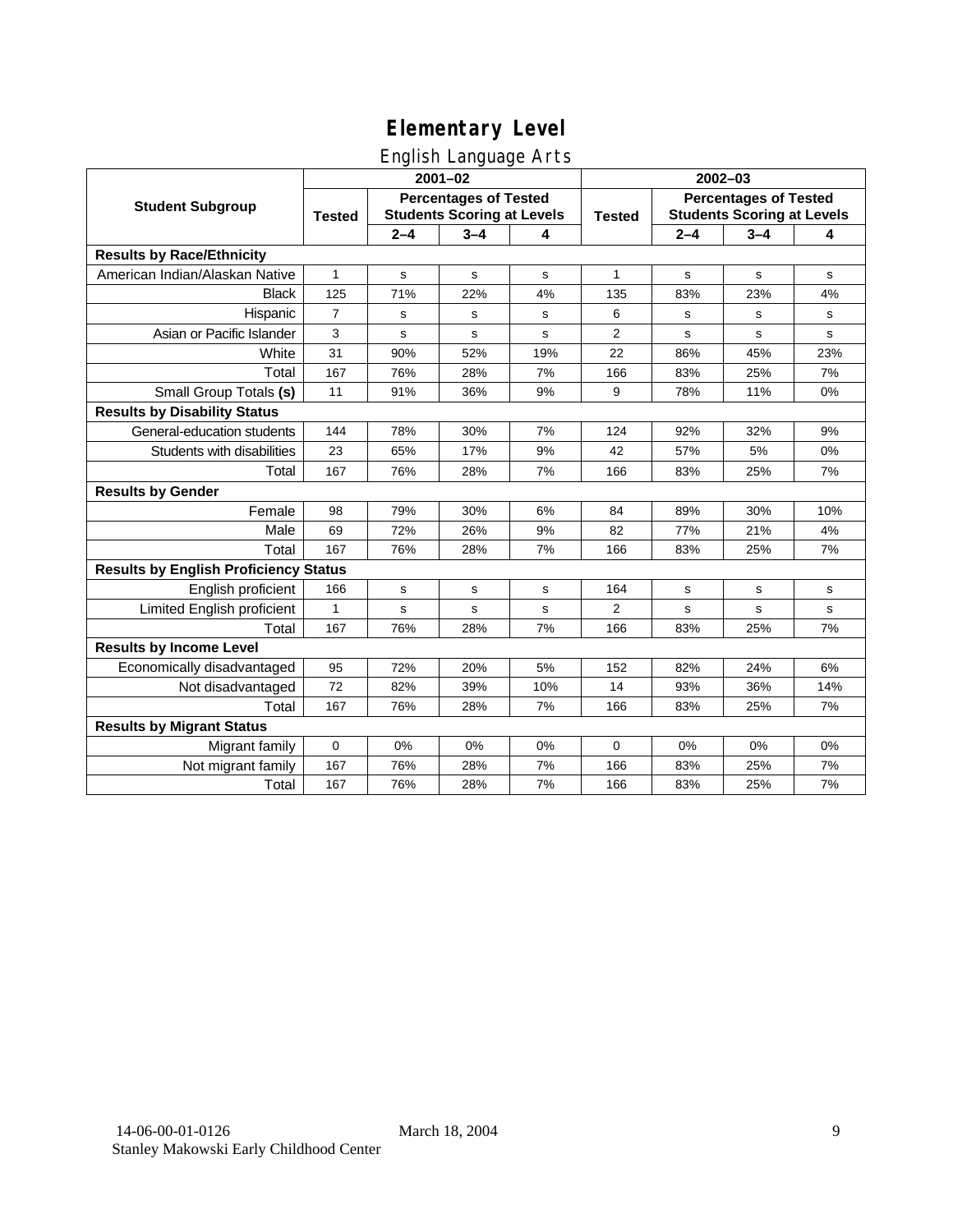### Mathematics

|                                              | $2001 - 02$                                                                        |         |         |               | $2002 - 03$                                                       |         |         |              |
|----------------------------------------------|------------------------------------------------------------------------------------|---------|---------|---------------|-------------------------------------------------------------------|---------|---------|--------------|
| <b>Student Subgroup</b>                      | <b>Percentages of Tested</b><br><b>Students Scoring at Levels</b><br><b>Tested</b> |         |         | <b>Tested</b> | <b>Percentages of Tested</b><br><b>Students Scoring at Levels</b> |         |         |              |
|                                              |                                                                                    | $2 - 4$ | $3 - 4$ | 4             |                                                                   | $2 - 4$ | $3 - 4$ | 4            |
| <b>Results by Race/Ethnicity</b>             |                                                                                    |         |         |               |                                                                   |         |         |              |
| American Indian/Alaskan Native               | 1                                                                                  | s       | s       | s             | $\mathbf{1}$                                                      | s       | s       | s            |
| <b>Black</b>                                 | 131                                                                                | 88%     | 37%     | 4%            | 137                                                               | 91%     | 47%     | 7%           |
| Hispanic                                     | 13                                                                                 | s       | s       | s             | 18                                                                | s       | s       | s            |
| Asian or Pacific Islander                    | 3                                                                                  | s       | s       | s             | $\overline{2}$                                                    | s       | s       | $\mathbf{s}$ |
| White                                        | 32                                                                                 | 94%     | 66%     | 25%           | 22                                                                | 100%    | 73%     | 32%          |
| Total                                        | 180                                                                                | 90%     | 42%     | 8%            | 180                                                               | 92%     | 53%     | 11%          |
| Small Group Totals (s)                       | 17                                                                                 | 100%    | 29%     | 12%           | 21                                                                | 90%     | 71%     | 14%          |
| <b>Results by Disability Status</b>          |                                                                                    |         |         |               |                                                                   |         |         |              |
| General-education students                   | 155                                                                                | 90%     | 44%     | 9%            | 135                                                               | 96%     | 59%     | 14%          |
| Students with disabilities                   | 25                                                                                 | 88%     | 28%     | 4%            | 45                                                                | 78%     | 38%     | 0%           |
| Total                                        | 180                                                                                | 90%     | 42%     | 8%            | 180                                                               | 92%     | 53%     | 11%          |
| <b>Results by Gender</b>                     |                                                                                    |         |         |               |                                                                   |         |         |              |
| Female                                       | 105                                                                                | 90%     | 41%     | 7%            | 92                                                                | 92%     | 54%     | 16%          |
| Male                                         | 75                                                                                 | 91%     | 43%     | 11%           | 88                                                                | 91%     | 52%     | 5%           |
| Total                                        | 180                                                                                | 90%     | 42%     | 8%            | 180                                                               | 92%     | 53%     | 11%          |
| <b>Results by English Proficiency Status</b> |                                                                                    |         |         |               |                                                                   |         |         |              |
| English proficient                           | 171                                                                                | 90%     | 43%     | 9%            | 164                                                               | 92%     | 53%     | 12%          |
| Limited English proficient                   | 9                                                                                  | 89%     | 11%     | 0%            | 16                                                                | 88%     | 56%     | 0%           |
| Total                                        | 180                                                                                | 90%     | 42%     | 8%            | 180                                                               | 92%     | 53%     | 11%          |
| <b>Results by Income Level</b>               |                                                                                    |         |         |               |                                                                   |         |         |              |
| Economically disadvantaged                   | 101                                                                                | 88%     | 34%     | 6%            | 164                                                               | 91%     | 52%     | 10%          |
| Not disadvantaged                            | 79                                                                                 | 92%     | 52%     | 11%           | 16                                                                | 94%     | 69%     | 19%          |
| Total                                        | 180                                                                                | 90%     | 42%     | 8%            | 180                                                               | 92%     | 53%     | 11%          |
| <b>Results by Migrant Status</b>             |                                                                                    |         |         |               |                                                                   |         |         |              |
| Migrant family                               | 0                                                                                  | 0%      | 0%      | 0%            | $\Omega$                                                          | 0%      | 0%      | 0%           |
| Not migrant family                           | 180                                                                                | 90%     | 42%     | 8%            | 180                                                               | 92%     | 53%     | 11%          |
| Total                                        | 180                                                                                | 90%     | 42%     | 8%            | 180                                                               | 92%     | 53%     | 11%          |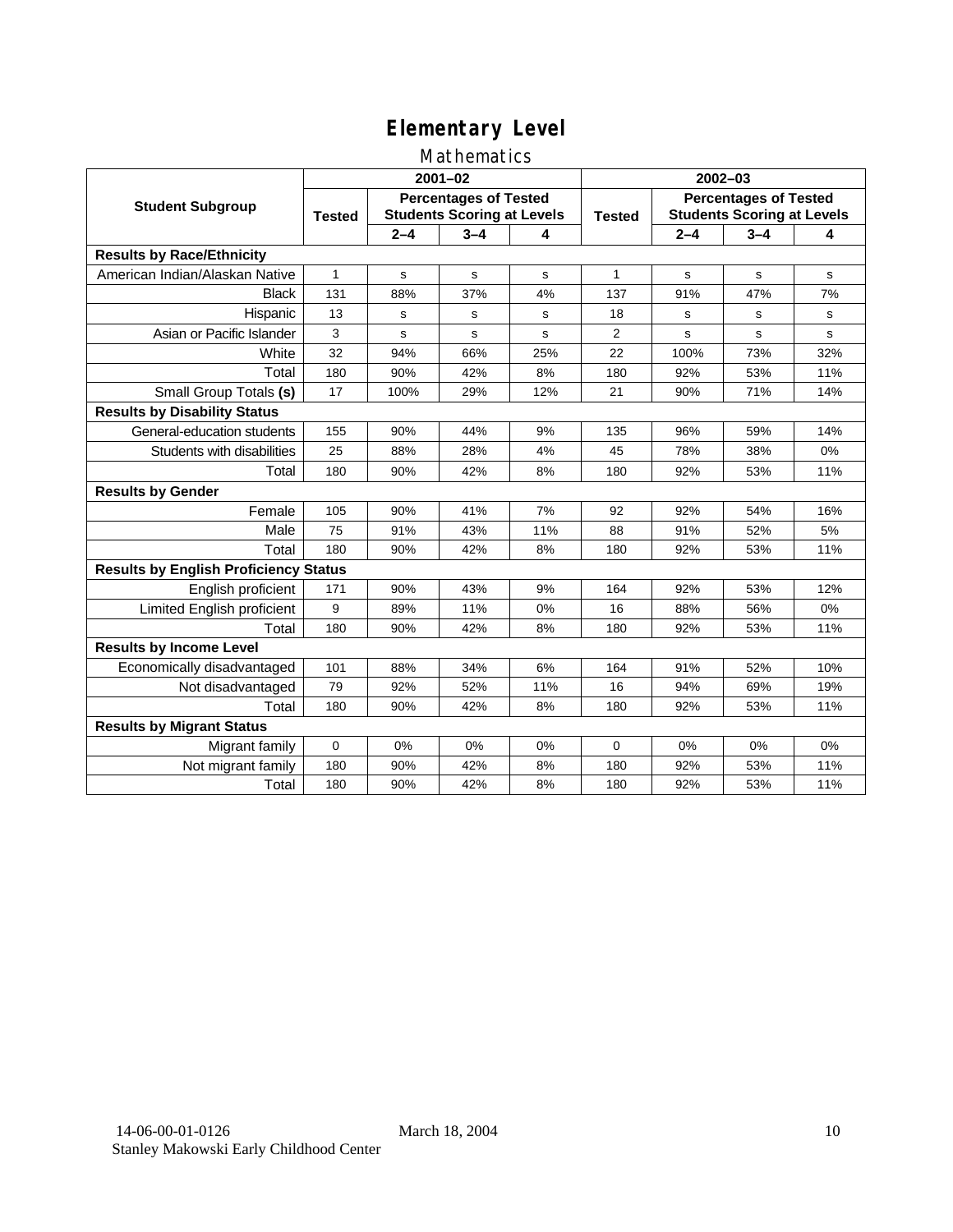### Science Multiple-Choice

|                                              | $2001 - 02$   |                                                                                       | 2002-03        |                                                                                              |  |  |
|----------------------------------------------|---------------|---------------------------------------------------------------------------------------|----------------|----------------------------------------------------------------------------------------------|--|--|
| <b>Student Subgroup</b>                      | <b>Tested</b> | Percentages of<br><b>Tested</b><br><b>Students</b><br><b>Scoring above</b><br>the SDL | <b>Tested</b>  | <b>Percentages of</b><br><b>Tested</b><br><b>Students</b><br><b>Scoring above</b><br>the SDL |  |  |
| <b>Results by Race/Ethnicity</b>             |               |                                                                                       |                |                                                                                              |  |  |
| American Indian/Alaskan Native               | $\mathbf{1}$  | s                                                                                     | $\mathbf{1}$   | s                                                                                            |  |  |
| <b>Black</b>                                 | 131           | 40%                                                                                   | 137            | 38%                                                                                          |  |  |
| Hispanic                                     | 14            | s                                                                                     | 18             | s                                                                                            |  |  |
| Asian or Pacific Islander                    | 3             | s                                                                                     | $\overline{2}$ | s                                                                                            |  |  |
| White                                        | 32            | 69%                                                                                   | 22             | 73%                                                                                          |  |  |
| Total                                        | 181           | 45%                                                                                   | 180            | 44%                                                                                          |  |  |
| Small Group Totals (s)                       | 18            | 33%                                                                                   | 21             | 57%                                                                                          |  |  |
| <b>Results by Disability Status</b>          |               |                                                                                       |                |                                                                                              |  |  |
| General-education students                   | 155           | 48%                                                                                   | 135            | 50%                                                                                          |  |  |
| Students with disabilities                   | 26            | 27%                                                                                   | 45             | 29%                                                                                          |  |  |
| Total                                        | 181           | 45%                                                                                   | 180            | 44%                                                                                          |  |  |
| <b>Results by Gender</b>                     |               |                                                                                       |                |                                                                                              |  |  |
| Female                                       | 105           | 45%                                                                                   | 92             | 42%                                                                                          |  |  |
| Male                                         | 76            | 45%                                                                                   | 88             | 47%                                                                                          |  |  |
| Total                                        | 181           | 45%                                                                                   | 180            | 44%                                                                                          |  |  |
| <b>Results by English Proficiency Status</b> |               |                                                                                       |                |                                                                                              |  |  |
| English proficient                           | 172           | 46%                                                                                   | 164            | 45%                                                                                          |  |  |
| Limited English proficient                   | 9             | 22%                                                                                   | 16             | 44%                                                                                          |  |  |
| Total                                        | 181           | 45%                                                                                   | 180            | 44%                                                                                          |  |  |
| <b>Results by Income Level</b>               |               |                                                                                       |                |                                                                                              |  |  |
| Economically disadvantaged                   | 102           | 39%                                                                                   | 164            | 43%                                                                                          |  |  |
| Not disadvantaged                            | 79            | 52%                                                                                   | 16             | 63%                                                                                          |  |  |
| Total                                        | 181           | 45%                                                                                   | 180            | 44%                                                                                          |  |  |
| <b>Results by Migrant Status</b>             |               |                                                                                       |                |                                                                                              |  |  |
| Migrant family                               | $\mathbf 0$   | 0%                                                                                    | $\Omega$       | 0%                                                                                           |  |  |
| Not migrant family                           | 181           | 45%                                                                                   | 180            | 44%                                                                                          |  |  |
| Total                                        | 181           | 45%                                                                                   | 180            | 44%                                                                                          |  |  |